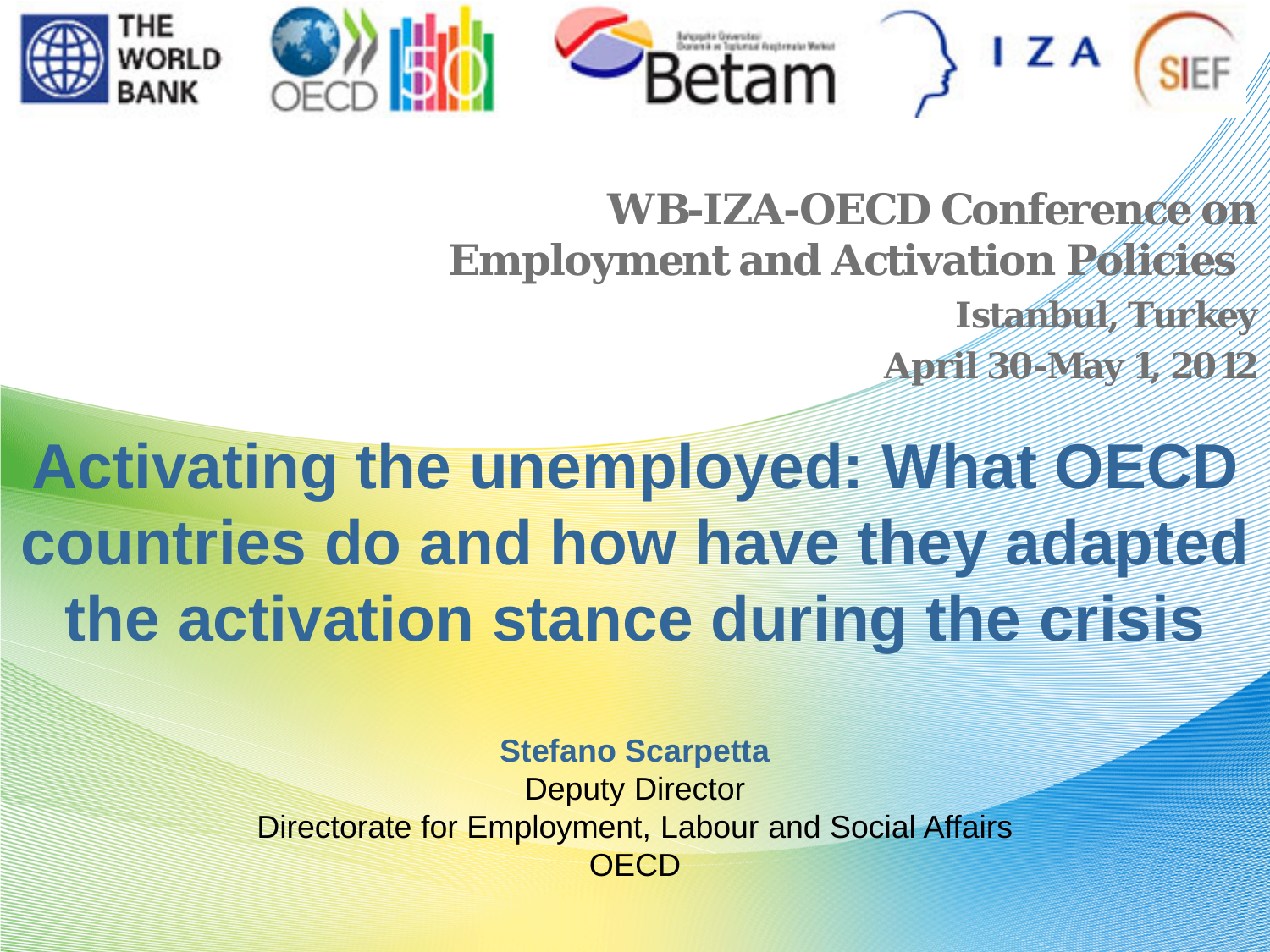



- **1. The context: from relatively low unemployment to the jobs crisis**
- **2. Key features of activation measures and strategies**
- **3. The policy response during the jobs crisis and possible new directions**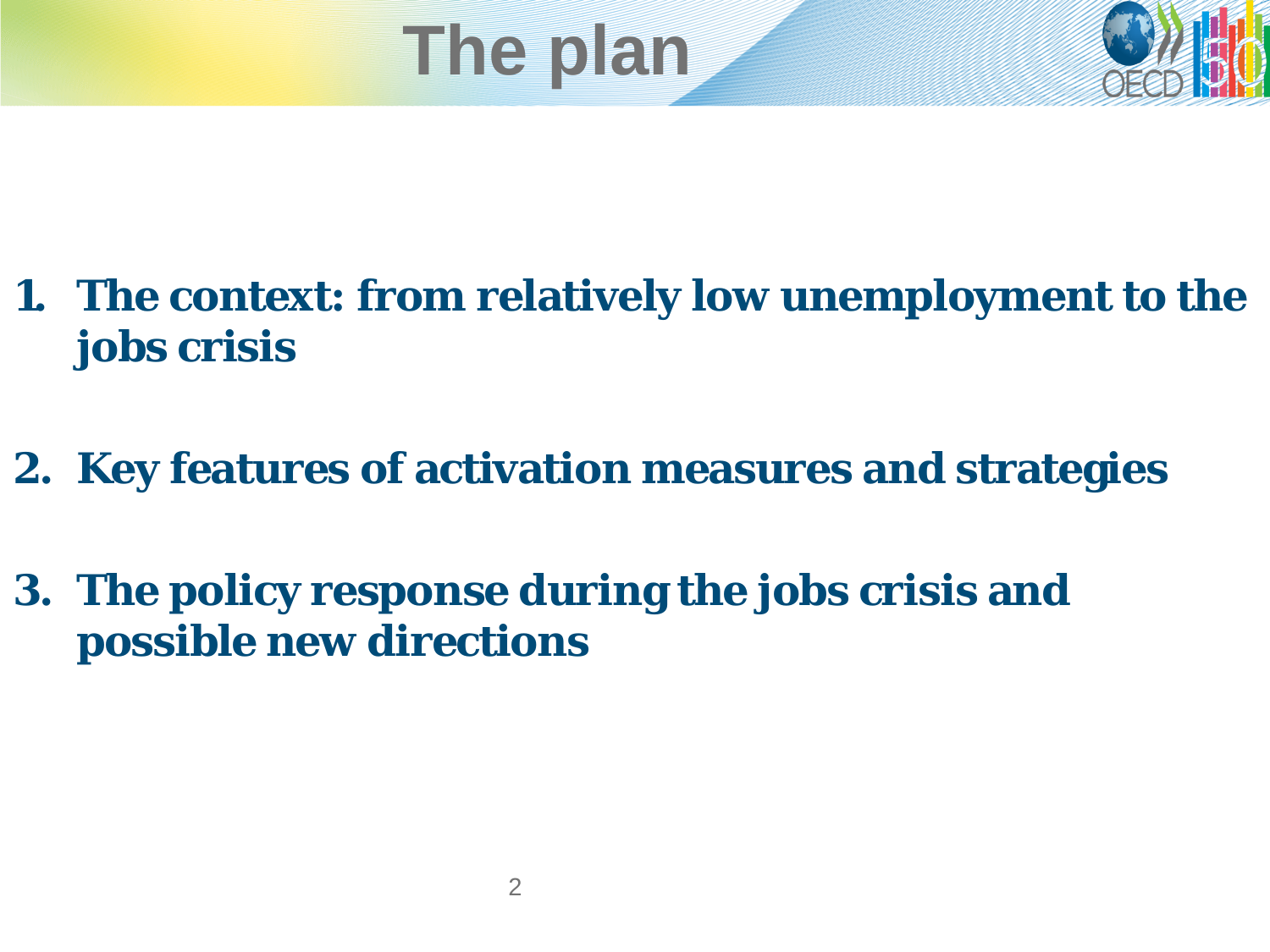

### **1. The context: from relatively low unemployment to the jobs crisis**

# 2. Key features of activation measures and strategies

 $2 \times 3$ 

3. The policy response during the jobs crisis and possible new directions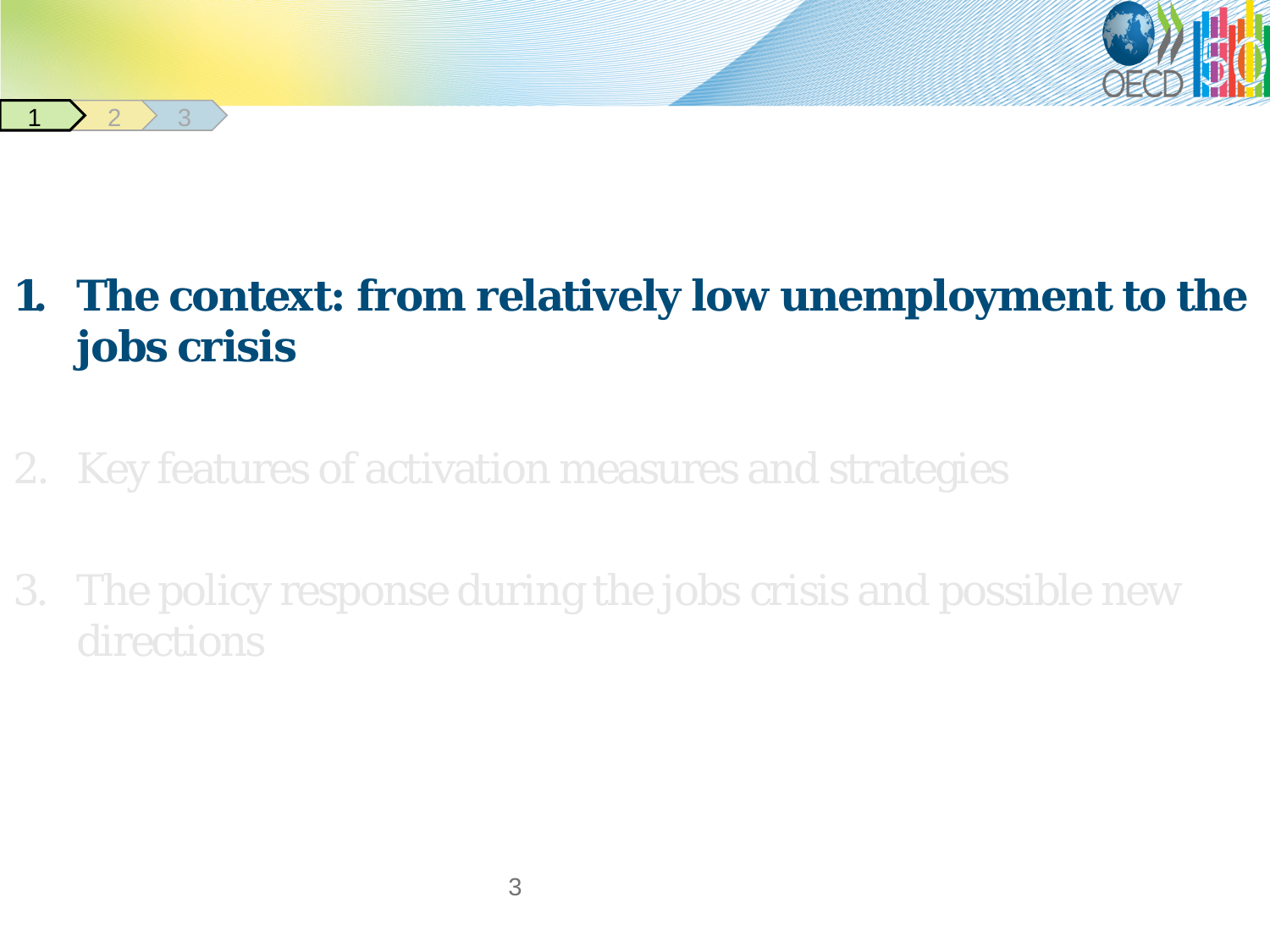# **The jobs crisis**



### • **Relatively good LM outcomes before the Great Recession**

- In 2007, the OECD avg. UR was 5.6%, one of the lowest in the post-war period
- About 2/3 of WAP was in employment

### • **The 2008-09 economic crisis:**

 $2 \t3$ 

- Rapid rise in unemployment in many OECD countries, but wide cross-country differences in labour market adjustment
- Adjustment on the extensive margin (**employment)** but also on the intensive (**hours**) in a number of countries

### • **Limited impact of the (weak) recovery on job creation**

– The OECD unemployment rate is still close to the historical peak (8.2% in February 2012)

### • **Serious risk of unemployment becoming entrenched**

– The share of long-term (LT) unemployment is increasing rapidly, and some of the LT unemployed are at risk of dropping out of the labour market

### • **With a faltering recovery, policy choices become very difficult**

– How to tackle budget deficits while, at the same time, sustain the recovery and provide adequate support to the many unemployed?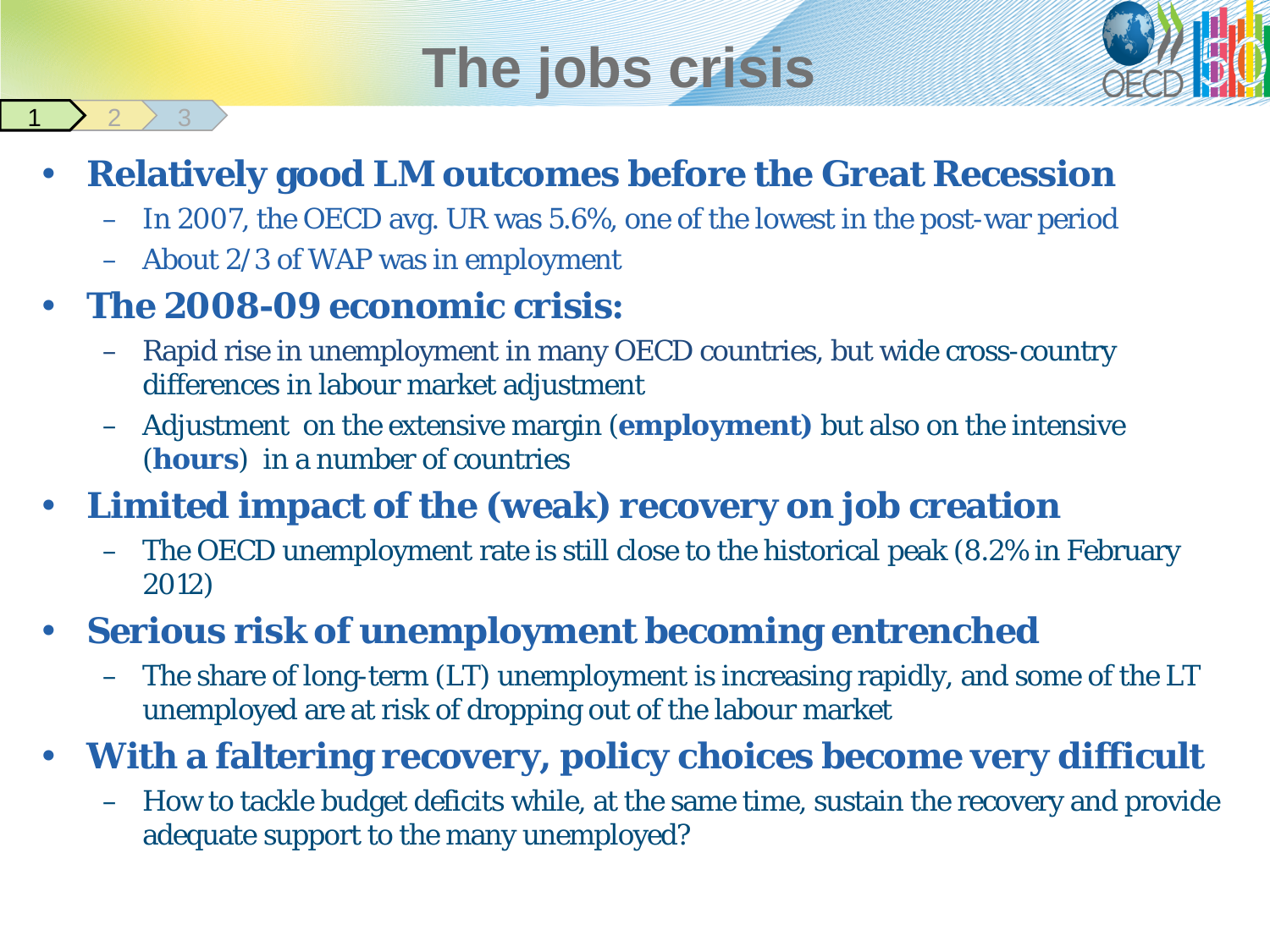## **Uneven impact of the crisis on the labour market unemployment rates**



*Unemployment rates before the crisis, at its peak and its latest value<sup>a</sup>* 



*Note:* Countries are shown in ascending order of the jobs gap in 2011 Q4.

a) Counterfactual employment level is obtained by assuming that it has grown as rapidly as the working-age population between the business-cycle peak and the date considered. Peak (trough) dates are defined as the start of the longest spell of consecutive decreases (increases) in real GDP since 2006 Q1. b) Weighted averages.

c) The statistical data for Israel are supplied by and under the responsibility of the relevant Israeli authorities. The use of such data by the OECD is without prejudice to the status of the Golan Heights, East Jerusalem and Israeli settlements in the West Bank under the terms of international law. *d)* Adjusted series taking into accounts the break in series due to the introduction of the 2010 Census for Mexico and the change in the LFS questionnaire for Portugal in 2011, respectively.

*Source:* OECD calculations based on the *OECD Economic Outlook No. 90.* .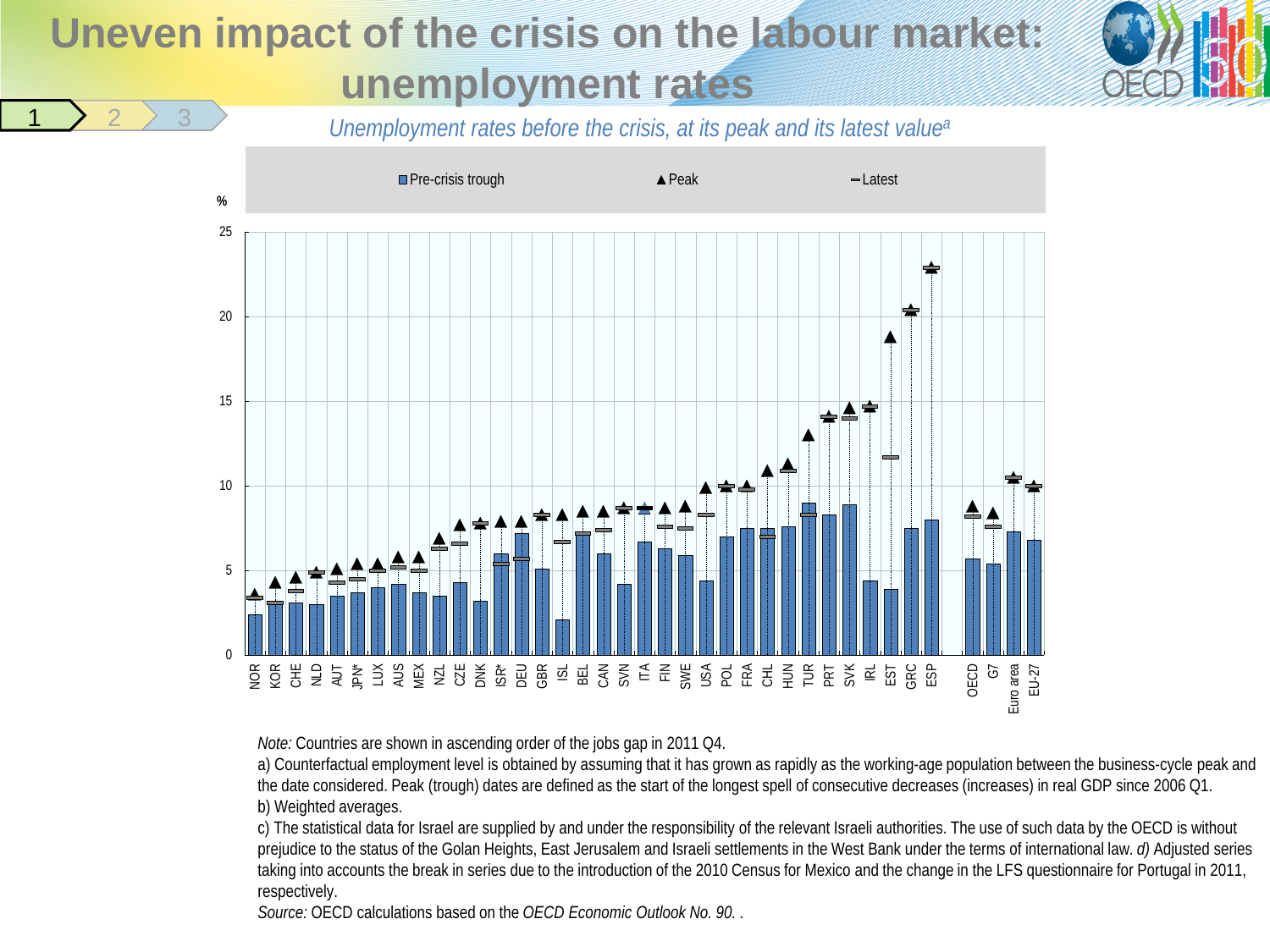### **Long-term unemployed has increased in many OECD countries**



*Long-term unemployed (more than one year) as a percentage of total unemployed*<sup>a</sup>



*Note:* Countries are shown in ascending order of the incidence of long-term unemployment in 2011 Q4. a) Data are not seasonally adjusted. OECD is the weighted average of 32 OECD countries excluding Chile and Korea. *Source:* OECD calculations based on quarterly national Labour Force Surveys.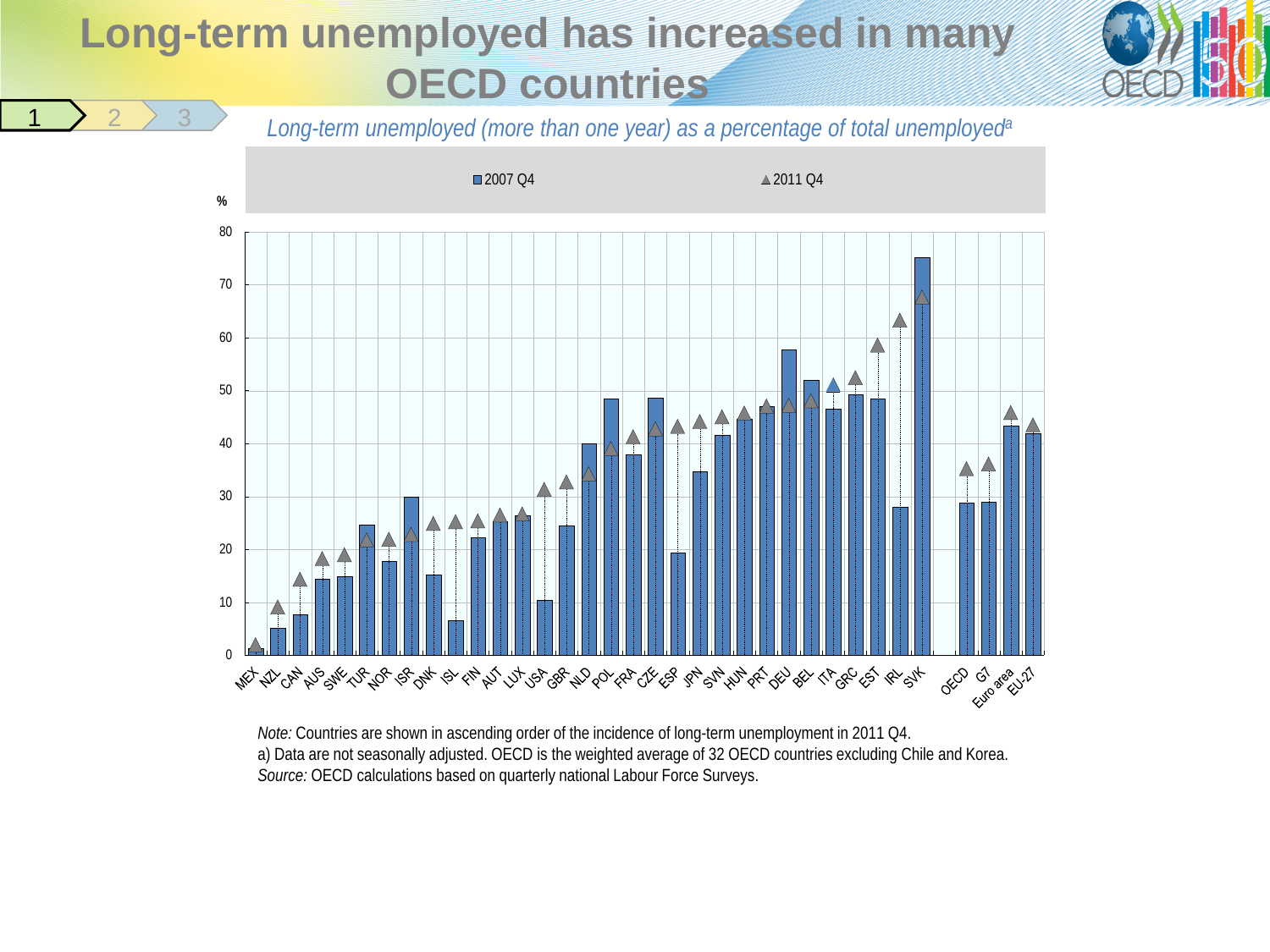#### **Falling employment has particularly affected youth, low-skilled and men** <u>1 > 2 > 3</u>



*Percentage change in employment, 2007 Q4-2011 Q4*



a) Weighted averages of 33 countries (excluding Chile) for statistics by gender/age groups and employees and self-employed; of 31 countries for statistics by education (excluding Australia, Chile and New Zealand); and 29 countries (excluding Australia, Israel, Mexico and the United States) for statistics on permanent/temporary workers. Statistics by education refers to persons aged 25-54 and to persons aged 15 or more/15-74 (for the European countries) for the statistics by work status. *Source:* OECD calculations based on national labour force surveys.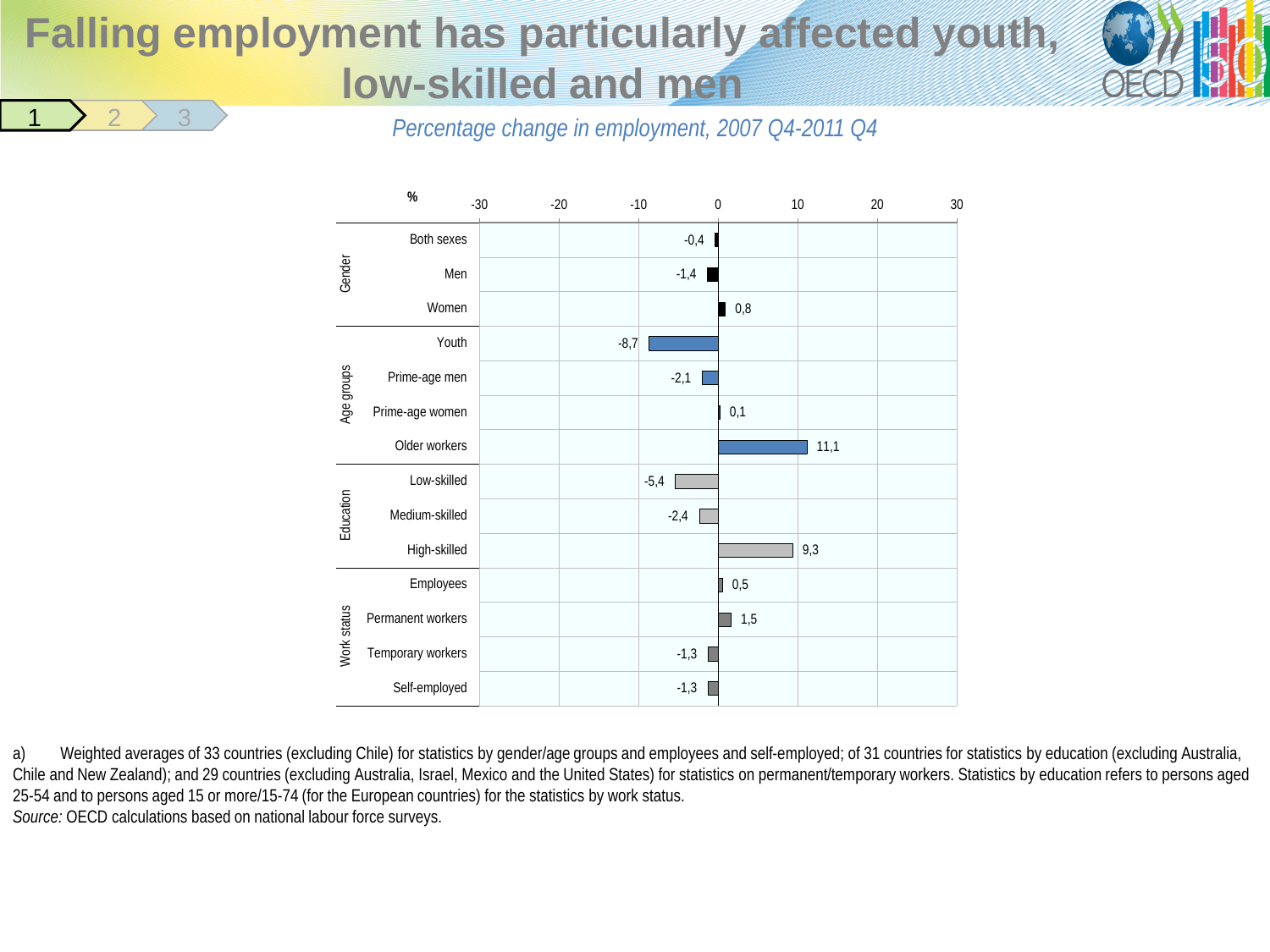# **Key policy challenges**



### **Short-term labour market challenges vary a lot across countries:**

- **Promote job** creation when pressure to cut large budget deficits is high and growing
- Provide an **adequate safety net** to the unemployed, including the many LTU
- Adapt **active labour market programmes**

<u>1 > 2 > 3</u>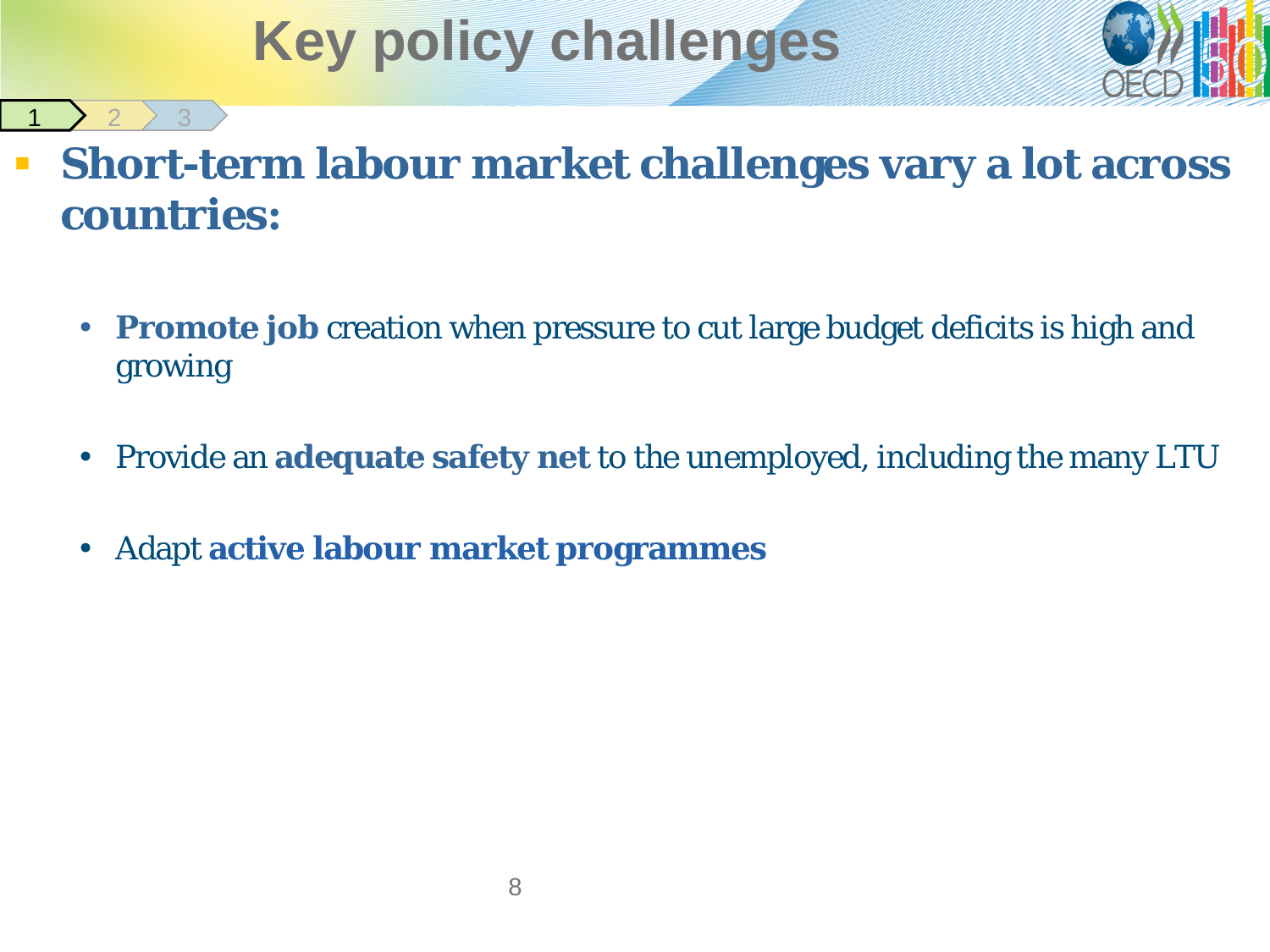

 $2$   $3$ 

**1. The context: from relatively low unemployment to the jobs crisis**

# **2. Key features of activation measures and strategies**

**3. The policy response during the jobs crisis and possible new directions**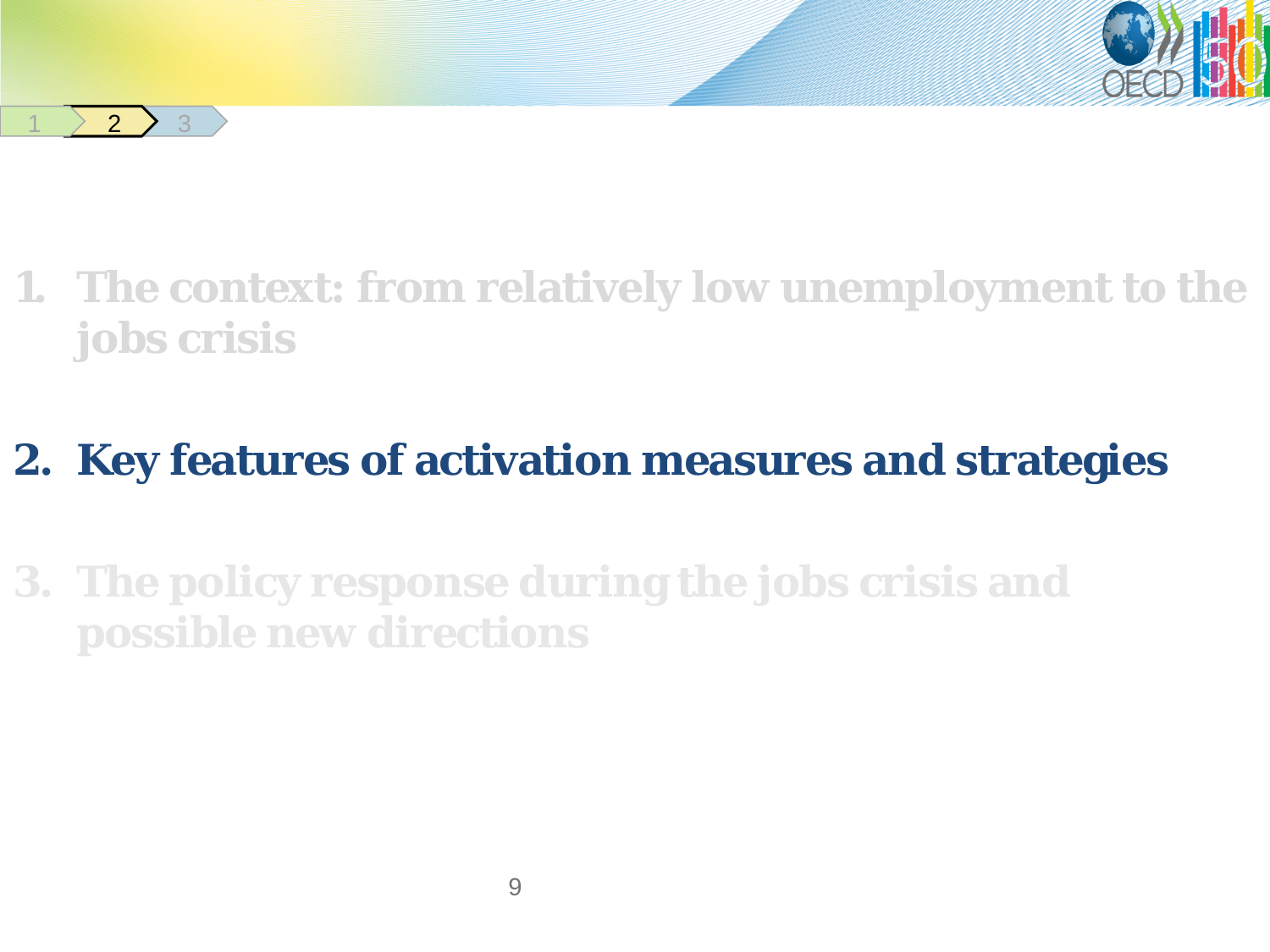#### **Labour market policy: new orientations in OECD countries**  $2<sup>1</sup>$



- **Activation measures are actions which:** 
	- are targeted at people of working age not in employment but who are apt to work and are receiving income-replacement benefits
	- encourage jobseekers to become more active in their efforts to find work and increase their employability
	- make benefit payments conditional on a set of behavioural criteria (mutual obligation principle)

### • *Key elements* **include** *inter alia***:**

- Early intervention in the spell and high contact density with the PES;
- Regular reporting on work availability;
- Direct referrals of unemployed clients to vacant jobs;
- The setting up of back-to-work agreements and action plans;
- Referral to ALMPs (active period of benefits).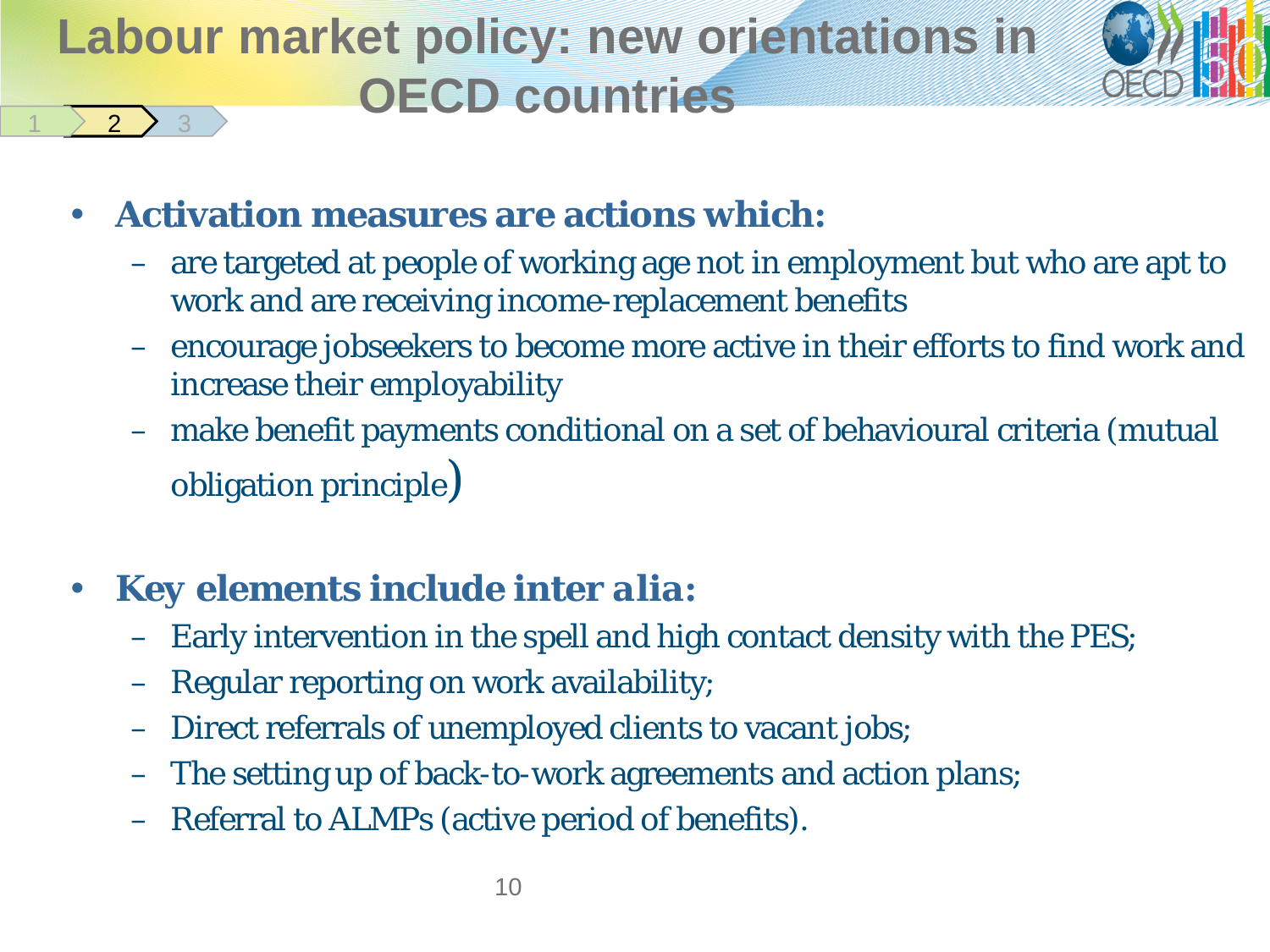# **Activation for whom?**



### • **Unemployment benefit recipients**

 $2$   $3$ 

- An intensive intervention and mutual obligation regime implemented by the public employment service will keep the unemployed in contact with the labour market and increase their chances of a return to work
- Activation measures are particularly called for and have greatest impact in countries with long-duration or indefinite duration (when followed by social assistance) benefits.

### • **Recipients of social assistance benefits**

– Important to distinguish between employable and non-employable recipients. The former are de facto unemployment benefit recipients and should be subject to availability-for-work and activation requirements.

### • **Recipients of "inactive" benefits**

- A number of countries have experienced significant increases in working-age recipients of inactive benefits, such as people with disabilities or lone parents.
- Recipients of such benefits can often work and have gradually become another target group for labour market policies and activation measures.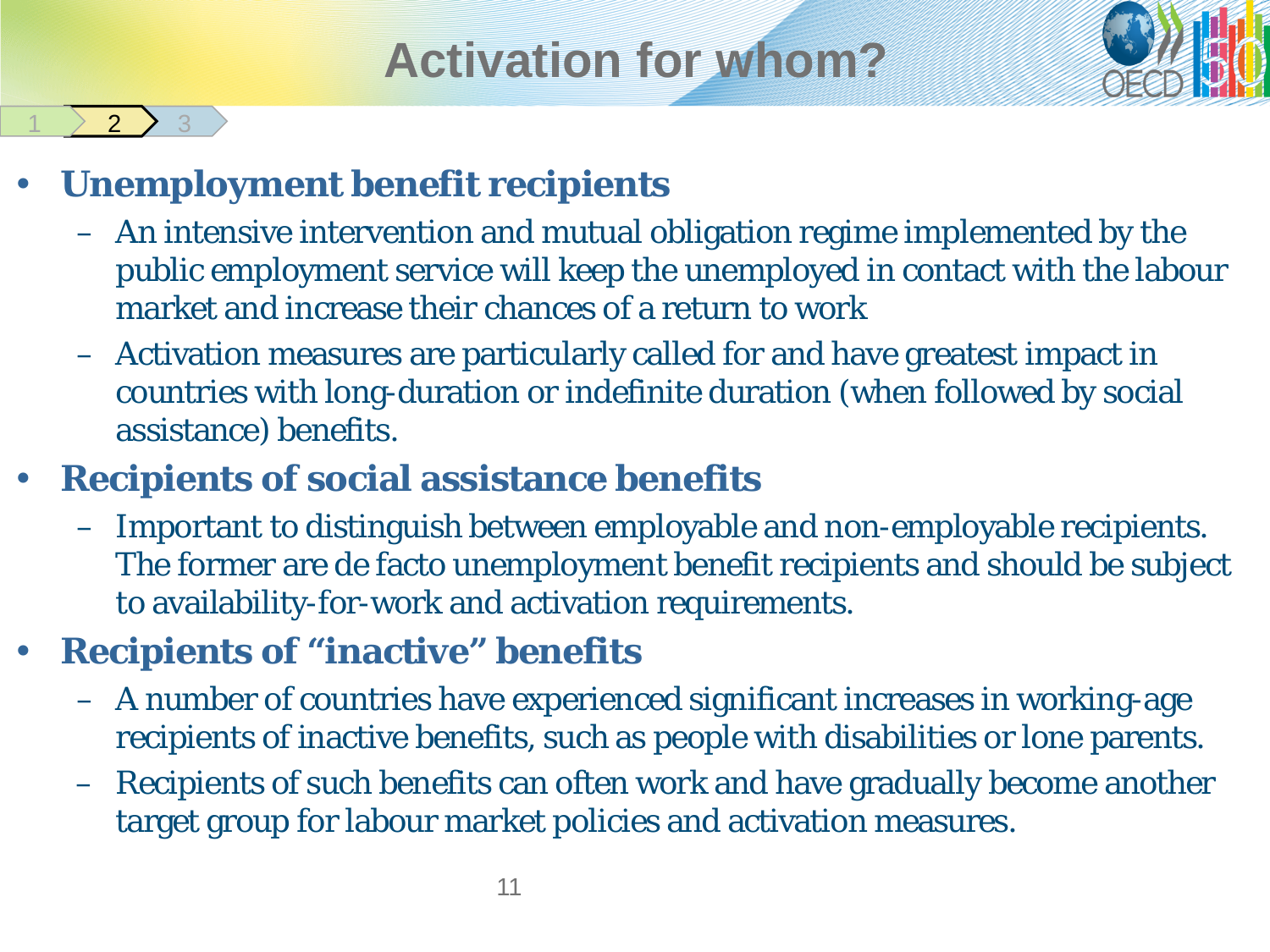# **Key implementation issues**



#### • **Institutional make-up of Employment Services**

- Integration of placement and benefit functions (long advocated by OECD) facilitates jobseeker follow-up and implementation of mutual obligation requirements.
- If separate institutions for benefit payments are in place, the placement service should remain responsible for control of job search and work-availability
- An increasing number of countries is now bringing together the employment service (placement and benefit) plus the management of social assistance, disability and lone parent benefits, to enable more coherent activation of target groups (NOR, NZ, UK; to some extent FIN, GER)

#### • **Role of financing arrangements**

 $2<sup>2</sup>$ 

- Local and regional financing of benefits mainly social assistance tends to be associated with lower caseloads.
- In several countries where financing arrangements were changed from the national level towards greater responsibility of local levels (US, CAN, NL, FIN), the implementation of activation measures was encouraged, not the least by ending "free rider" attitude.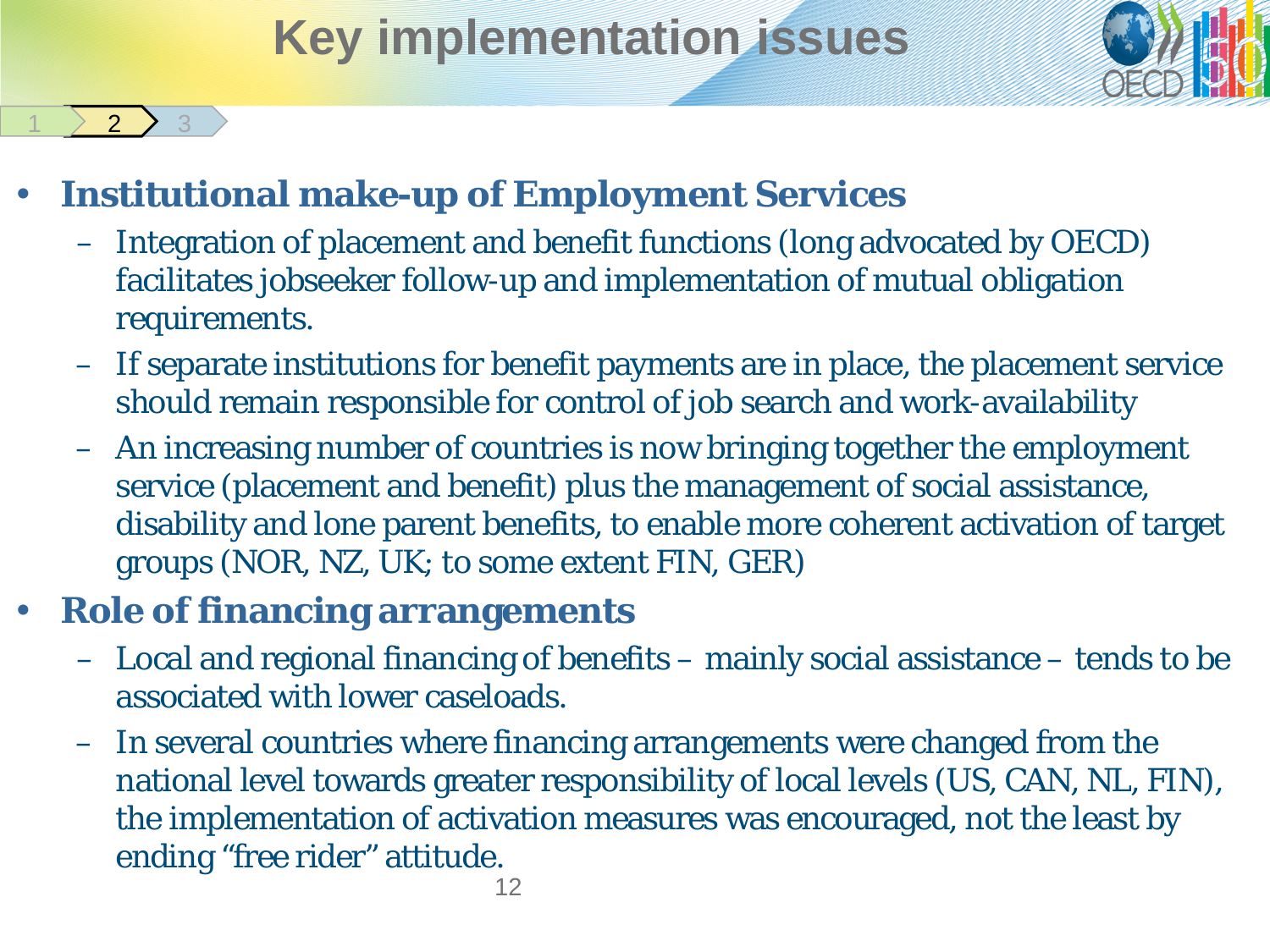# **Role of private providers**



- **Increasing tendency to rely on private intermediaries for activation strategies**
	- Within OECD area, Australia was first to set up a large-scale reintegration market with contractual arrangements, followed by the Netherlands and most recently the UK
- **Key characteristic: purchaser/provider split, where private sector and non-profit organisations compete for the acquisition of publicly-funded tenders**
- **AU/NL/UK: trial and error process of continuous adaptation of reintegration market features:**
	- Role of price in deciding among bids vs. pricing fixed by purchaser
	- Proportion of funding for commencement/service delivery/"outcomes"
	- Definition of "outcome" in terms of job durability

 $\geq 2$  3

- Complete selection by tender vs. roll-over of best performers
- transfer of all jobseekers to private providers vs. only of hard-to-place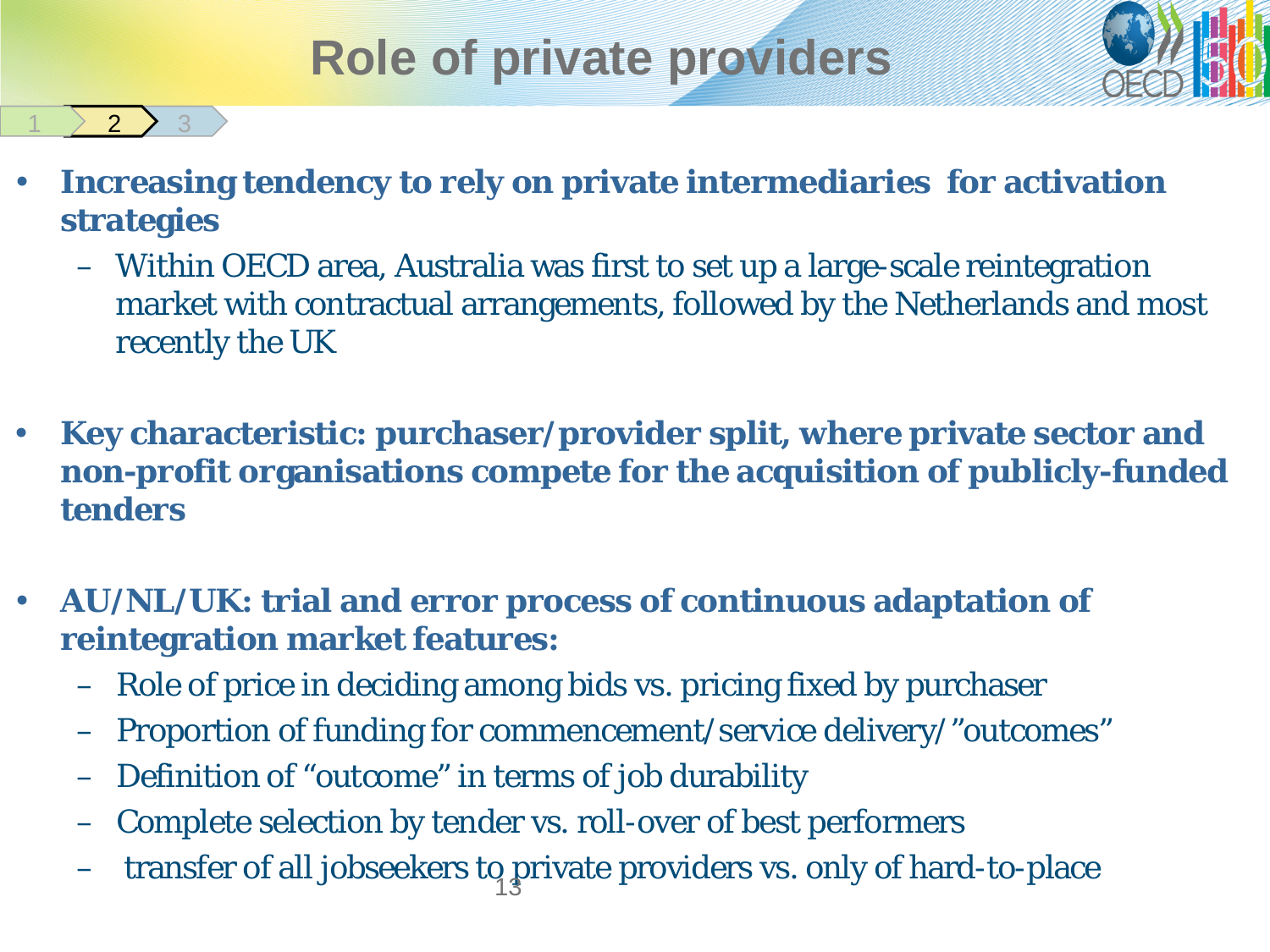



**2. Key features of activation measures and strategies**

**3. The policy response during the jobs crisis and possible new directions**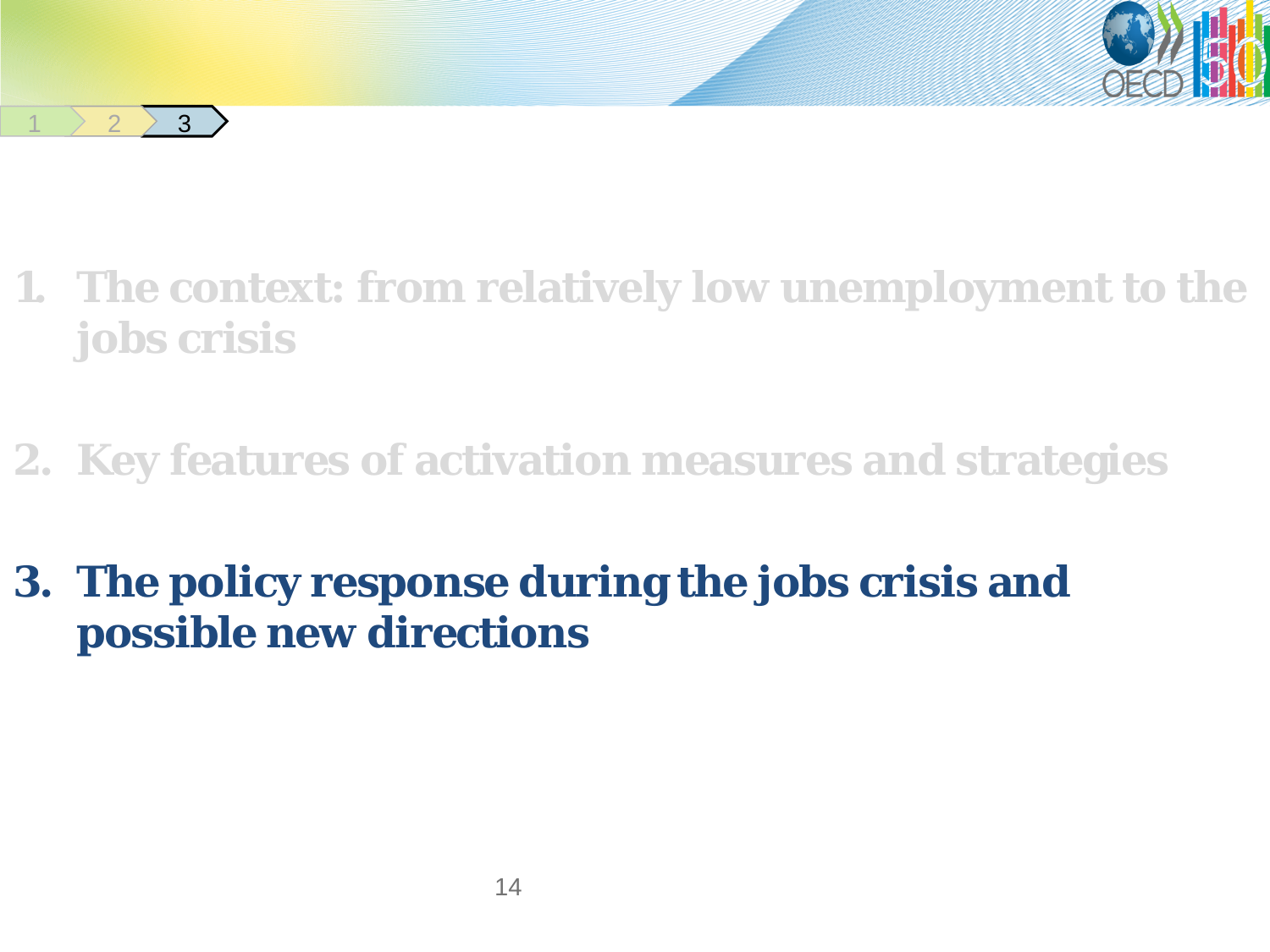#### **Spending on labour market programmes varies a lot across countries**



*Harmonised unemployment rates and labour market programme spending as a percentage of GDP, 2007-*

1  $2$   $2$   $3$ 

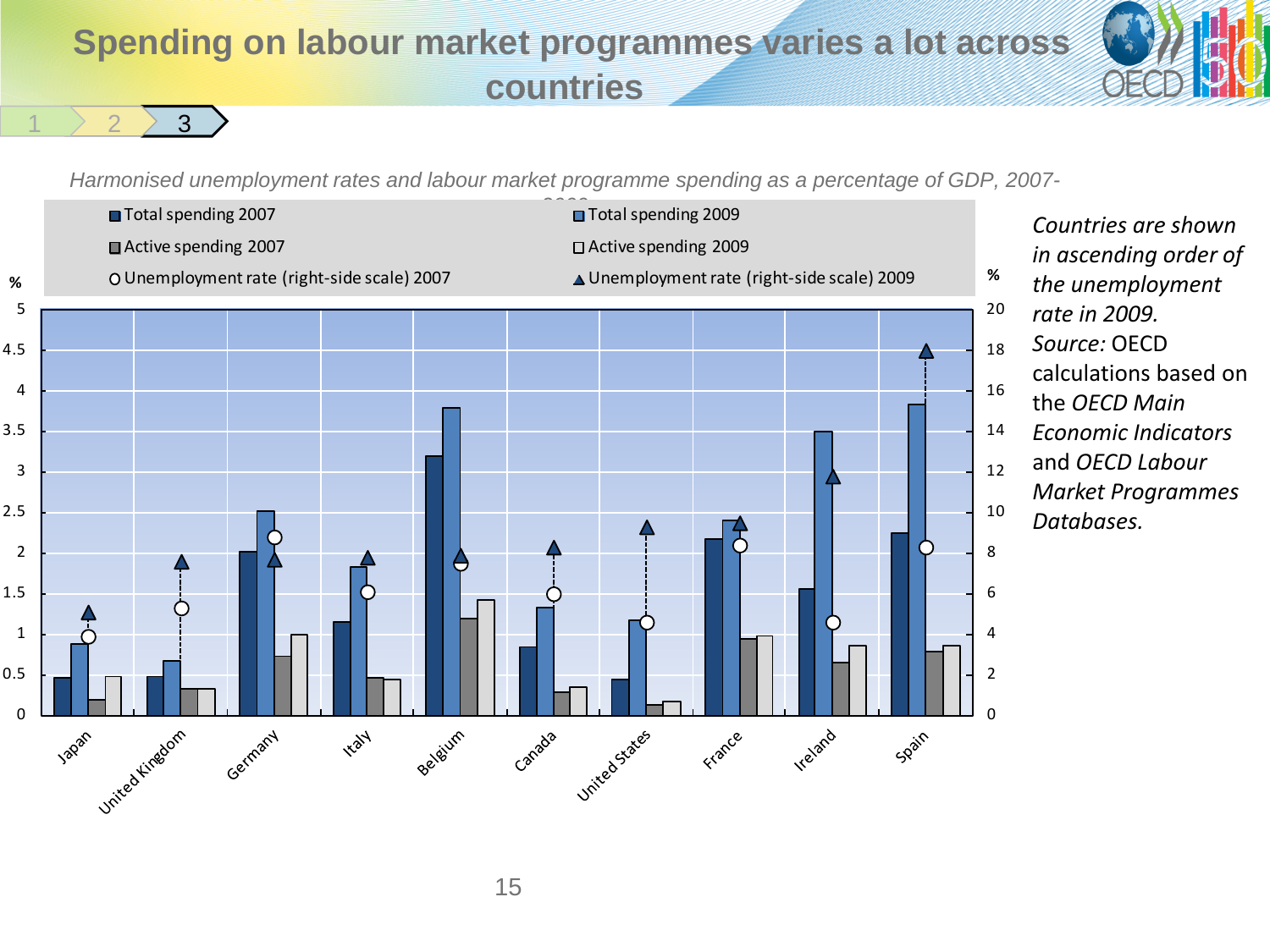**Expenditure on active and passive measures over the business-cycle, 1985- 2009**

*Percentages of labour force*



1  $2$   $2$   $3$ 



Note: Business cycle are based on output gap. *Source: OECD database on Labour Market Programmes*; *OECD Economic Outlook database.*

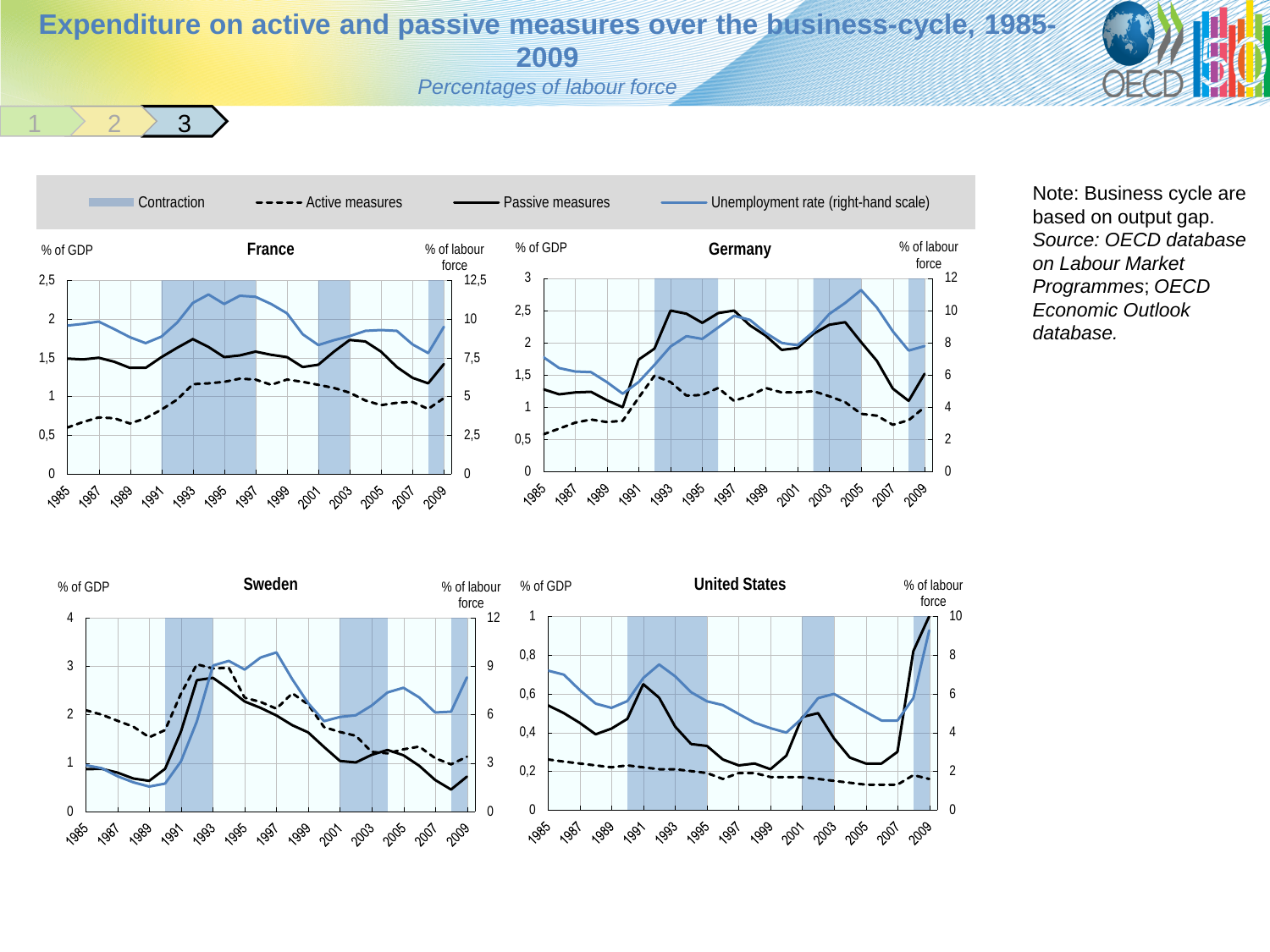**What was the early response to the jobs crisis?**

**The qualitative responses to the OECD/EC questionnaire** 



#### **Discretionary changes in labour market policy in response to the economic downturn**

|                                                                          |                                                                        | <b>Number of OECD countries</b>                |
|--------------------------------------------------------------------------|------------------------------------------------------------------------|------------------------------------------------|
|                                                                          |                                                                        | that have taken different<br>types of measures |
| Measures to support labour demand for job seekers and vulnerable workers |                                                                        |                                                |
|                                                                          | Job subsidies, recruitment incentives or public sector<br>job creation | 15                                             |
|                                                                          | Reductions in non-wage labour costs                                    | 16                                             |
|                                                                          | Short-time work schemes                                                | 20                                             |
| Measures to help unemployed find work                                    |                                                                        |                                                |
|                                                                          | <b>Activation requirements</b>                                         | 11                                             |
|                                                                          | Job search assistance and matching                                     | 21                                             |
|                                                                          | Job-finding and business start-up incentives                           | 8                                              |
|                                                                          | Work experience programmes                                             | 11                                             |
|                                                                          | Training programmes                                                    | 23                                             |
| Income support for job losers and low-income earners                     |                                                                        |                                                |
|                                                                          | Generosity or coverage of unemployment benefits                        | 17                                             |
|                                                                          | Social assistance                                                      | 5                                              |
|                                                                          | Other payments or in-kind support                                      | 15                                             |
|                                                                          | <b>Fiscal measures for low earners</b>                                 | 15                                             |
| <b>Other training measures</b>                                           |                                                                        |                                                |
|                                                                          | Training for existing workers                                          | 14                                             |
|                                                                          | Apprenticeship schemes                                                 | 10                                             |
| $a)$ Statistics based on 29 countries, Iceland being excluded.           |                                                                        |                                                |

*b)* Does not include measures to increase aggregate labour demand such as fiscal stimulus packages. 17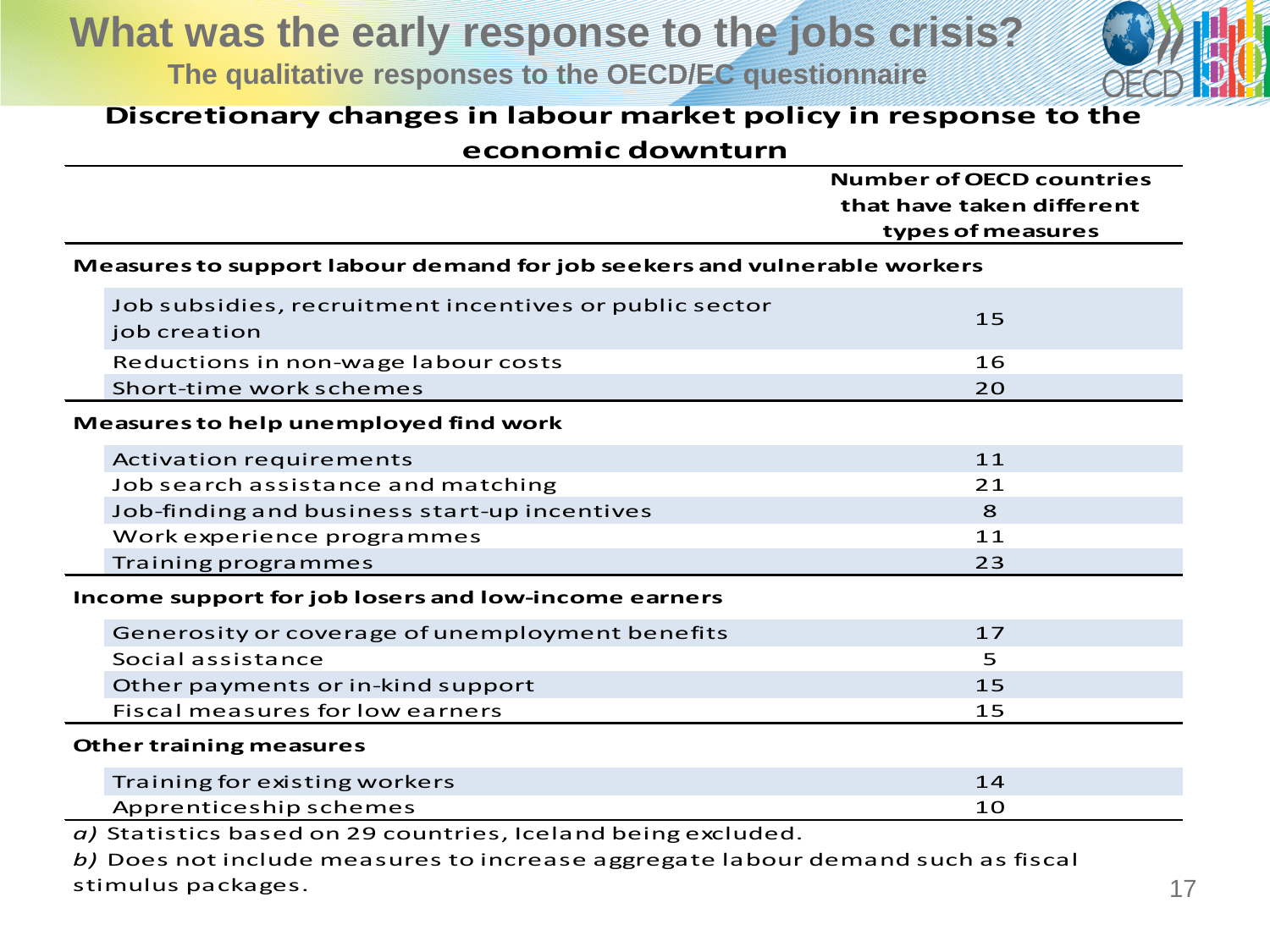**Providing an adequate safety nets while minimising benefit dependency**



• The jobs crisis led to **longer average unemployment spells** 

1  $2$   $2$   $3$ 

- Where unemployment benefit durations are short, temporary extension during the crisis helps reducing the poverty risk among the long-term unemployed. Extension of benefits in e.g. Canada and especially the United States (with some changes also in Finland, Japan, Portugal)
- Increasing numbers of **ineligible jobseekers** due to the increase in nonstandard work in some countries
	- Some countries have extended coverage, e.g. Finland, France, Italy, Japan
- **Extensions should be temporary** and targeted to the most vulnerable with enforcement of job-search requirements
- **The crisis can also be an opportunity to reform unemployment benefits** to provide a more adequate safety nets to vulnerable groups, conditional on job search, and participation in ALMPs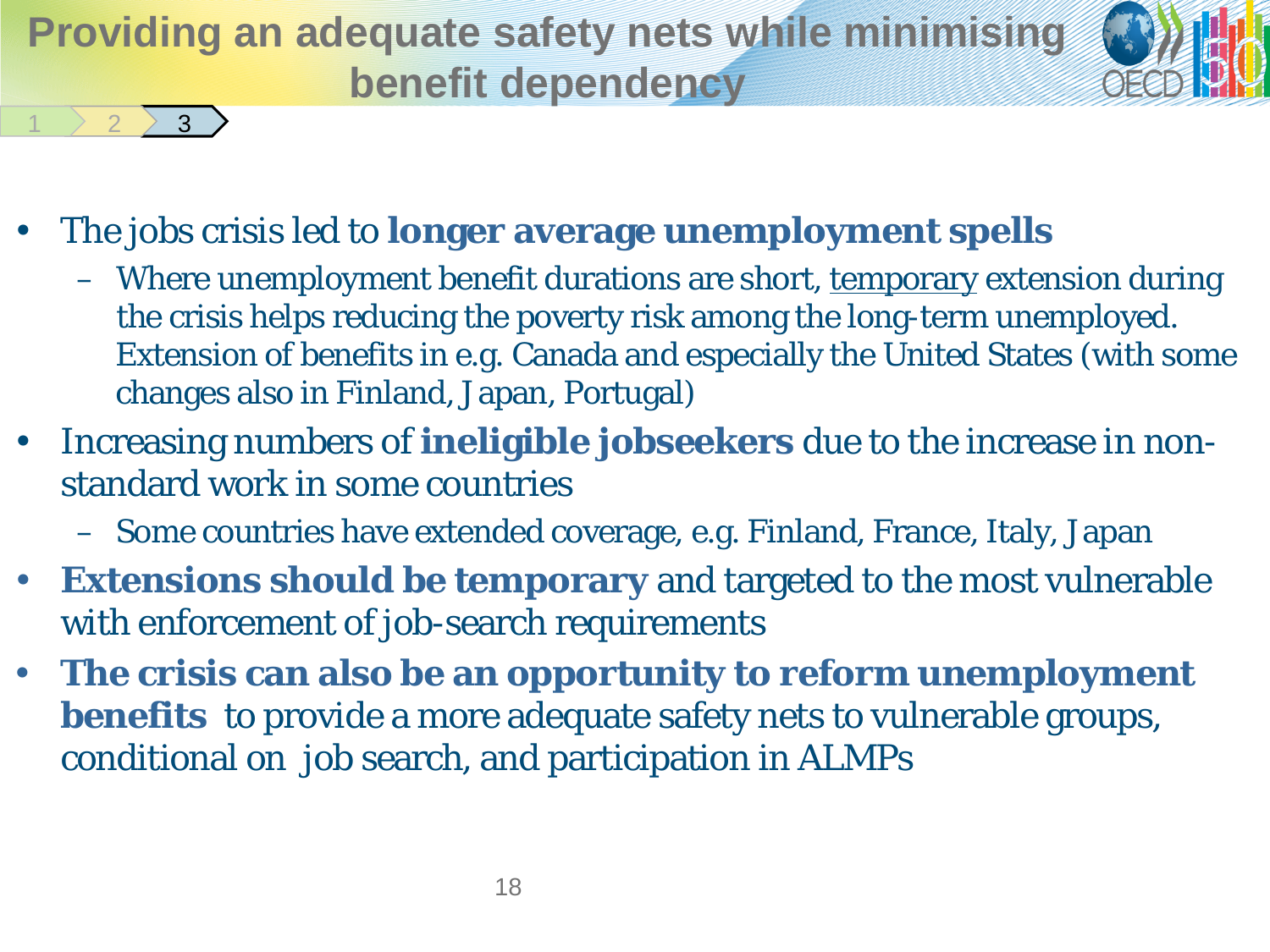# **How to adjust activation during the crisis**



#### • **Threats to previously successful strategies**:

1  $2$   $2$   $3$ 

- PES staff and ALMP funds have most often not increased in line with the rising stock of unemployed.
- Risk for intensity of interventions in the unemployment spell (job search controls; in-depth interviews; action plan follow-up…) to decrease
- Vacancy flows decline, resulting in a lower number of direct referrals.
- **Overriding goal: prevent job losers from becoming disconnected from the labour market. Consequently:**
	- Core elements of activation regimes and mutual obligation principle should not be allowed to lapse or be overly diluted
	- Adequate increase in resources is needed to:
		- handle client flows and maintain the range of PES interventions
		- compensate for the fall in vacancy notifications by scaling up short-term programmes such as job clubs, work trials or internships
		- increase institutional capacity for active programme offers to the long-term unemployed. 19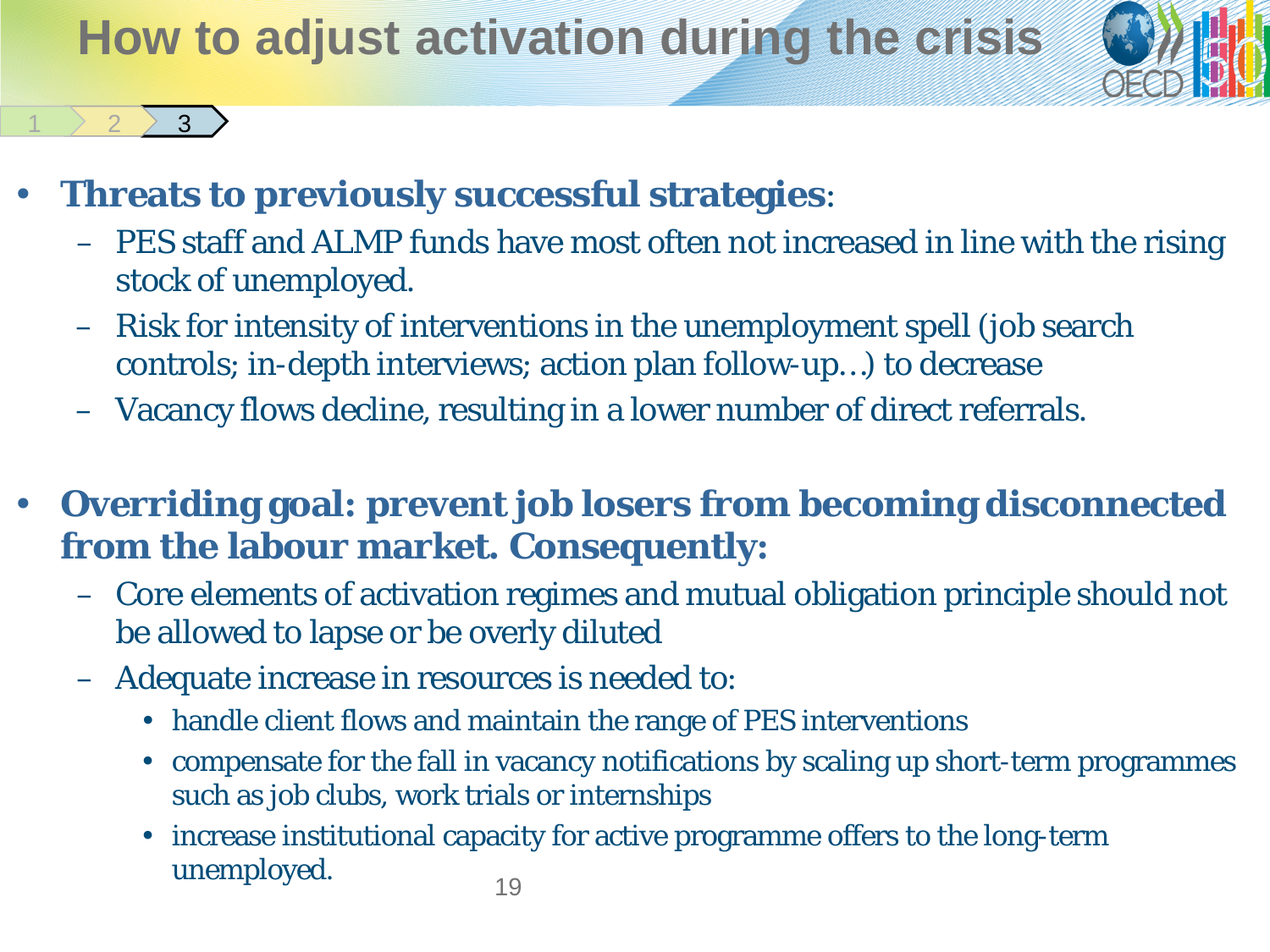# **Concluding remarks**



- Over the past 15 years, many OECD countries have introduced or reinforced strategies **to "activate"** the unemployed and other benefit recipients
	- Significant differences across countries, but all combine effective re-employment services with strong job-search incentives, enforced by the threat of moderate benefit sanctions
	- If well designed, these strategies have contributed to better LM outcomes
- …but then the **crisis hit**, with rapidly rising, and increasingly, persistent unemployment
- Addressing the challenges of the jobs crisis raises a number of issues
	- **Administrative capacity** to scale up LM programmes and possible role of private providers
	- **How to reach out those who are not (no longer) eligible for first-tier income support schemes**
	- **Automatic vs. discretionary adjustments**: while spending for passive LM policies increases automatically in downturns, this is not the case for ALMPs, with a few exceptions.